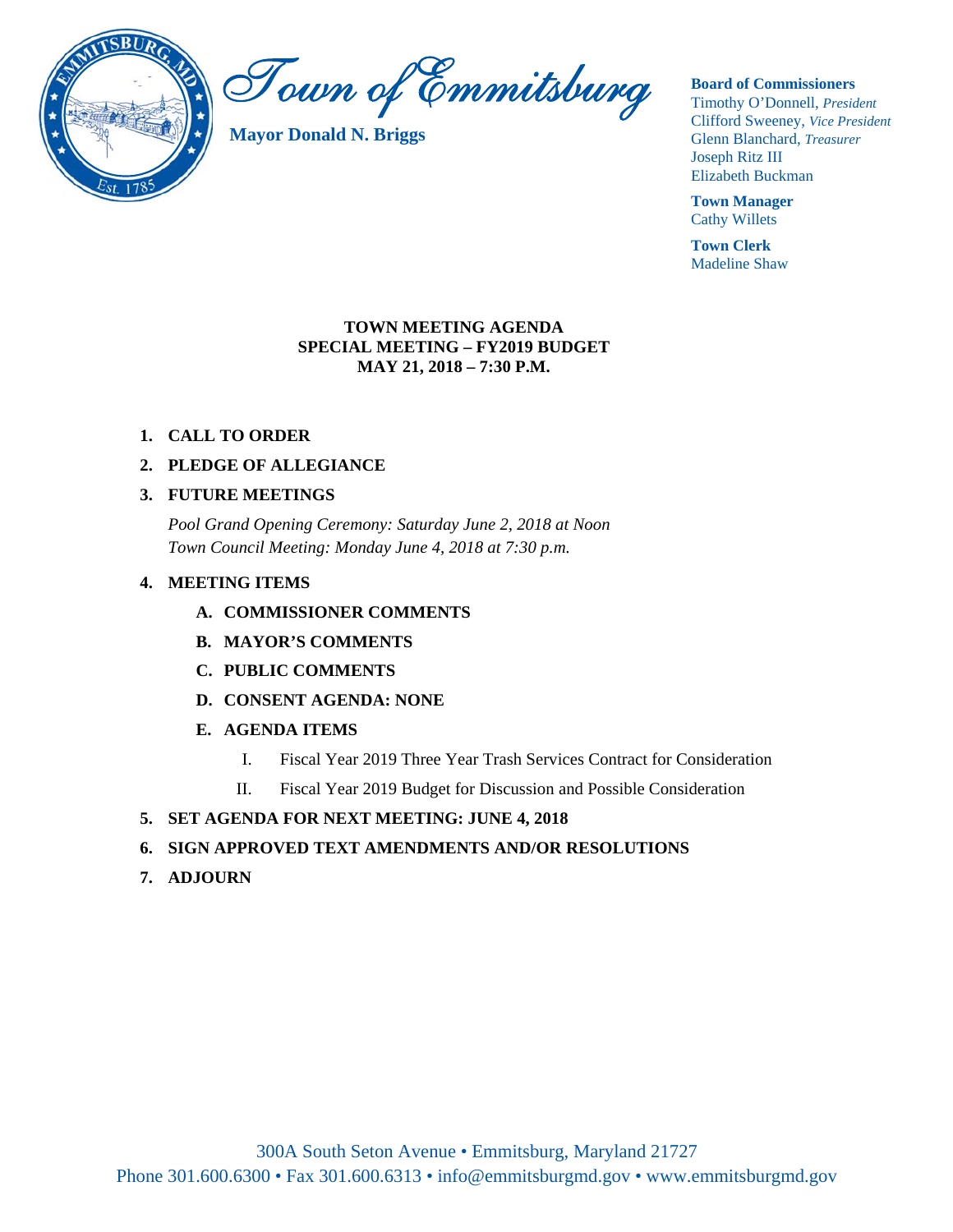## **A. COMMISSIONER COMMENTS**

#### **B. MAYOR'S COMMENTS**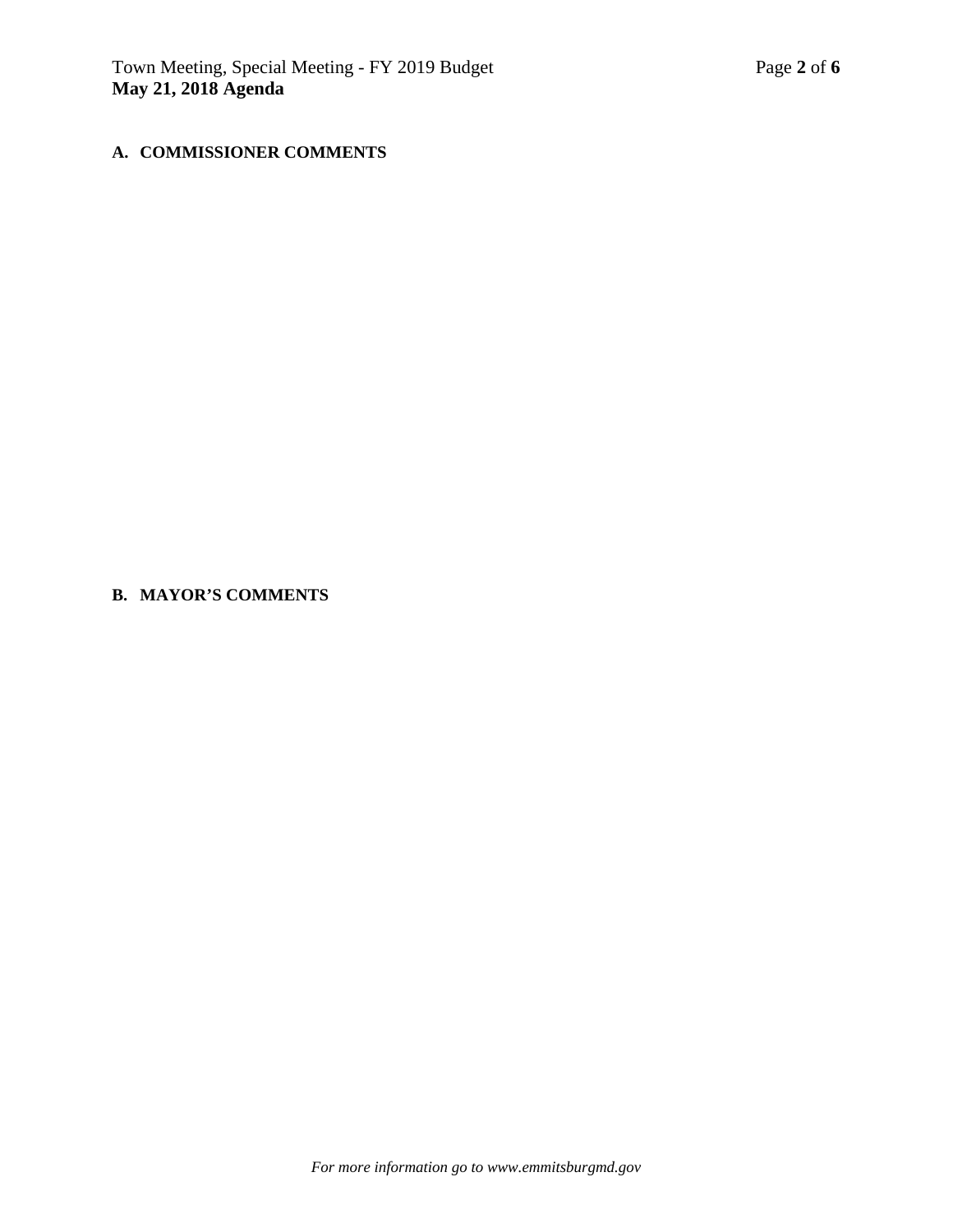## **C. PUBLIC COMMENTS**

**D. CONSENT AGENDA: NONE**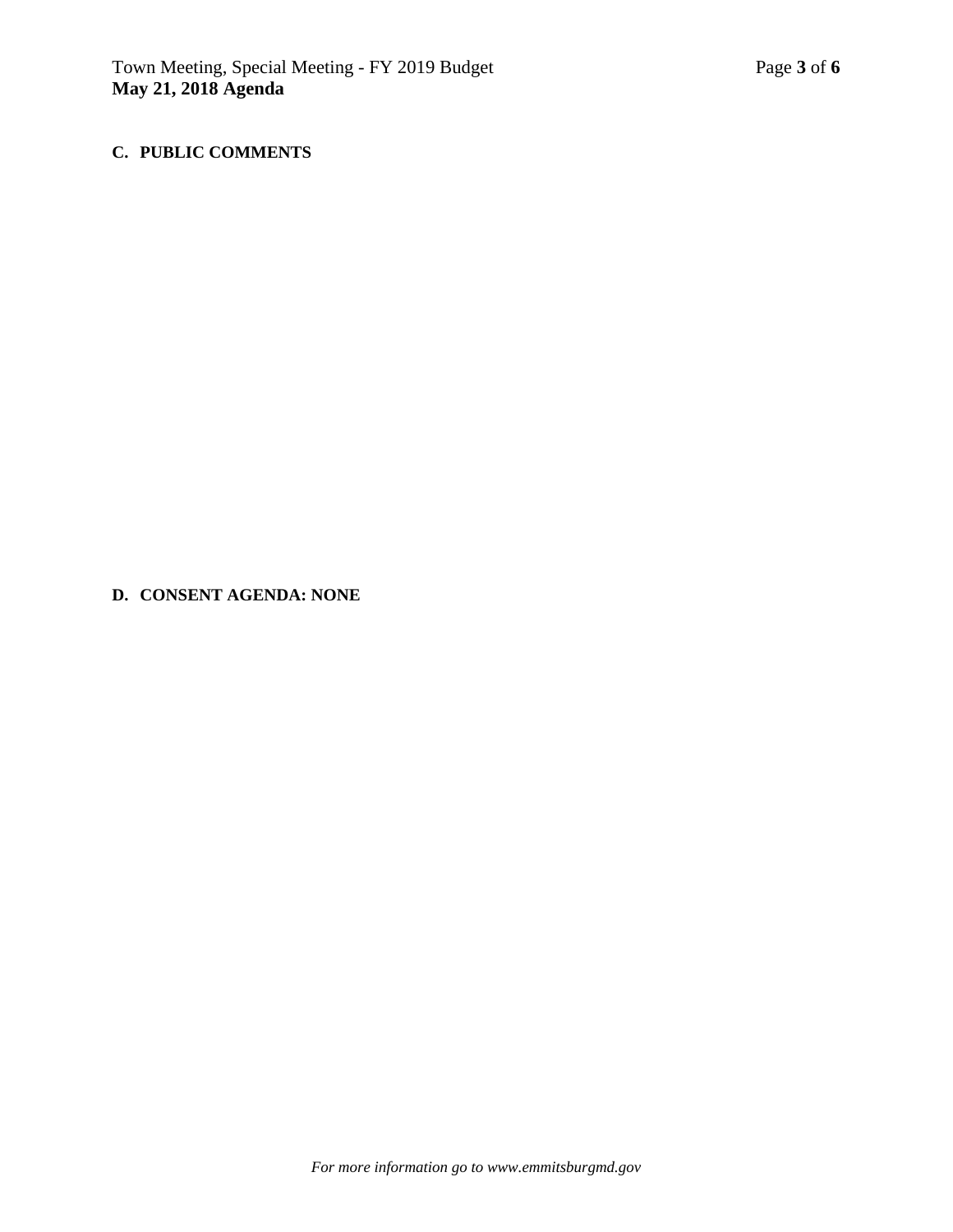### **E. AGENDA ITEMS**

**I. Fiscal Year 2019 Three Year Trash Services Contract for Consideration:** Presentation by town staff.

**Staff Recommends:** Republic Services

**Term:** 3 year contract (FY2019, FY2020, FY2021)

The Trash Services Request for Proposal (RFP):

- Put out to bid on:  $04/06/2018$
- Bids due on:  $04/30/2018$  at 4:00 p.m.
- Four  $(4)$  total bids were received

The RFP was advertised in the following methods:

- Public Notice Under RFP Tab on Town's Website: 04/06/2018 to 05/01/2018
- Frederick News Post Publication: Sun. 04/08/2018 & Mon. 04/09/2018

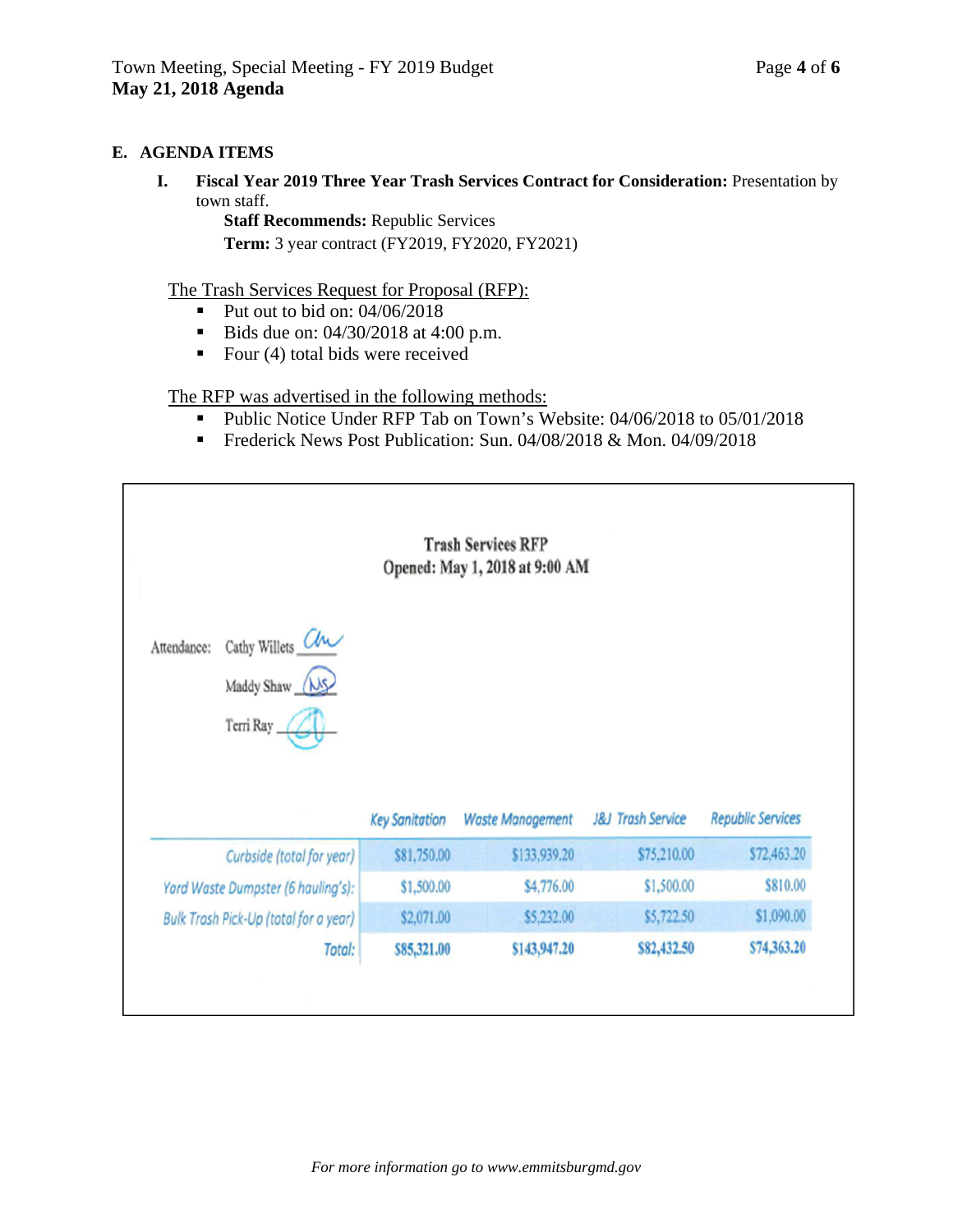#### **AGENDA ITEMS CONTINUED**

**II. Fiscal Year 2019 Budget for Discussion and Possible Consideration:** Presentation by Mayor Briggs and town staff.